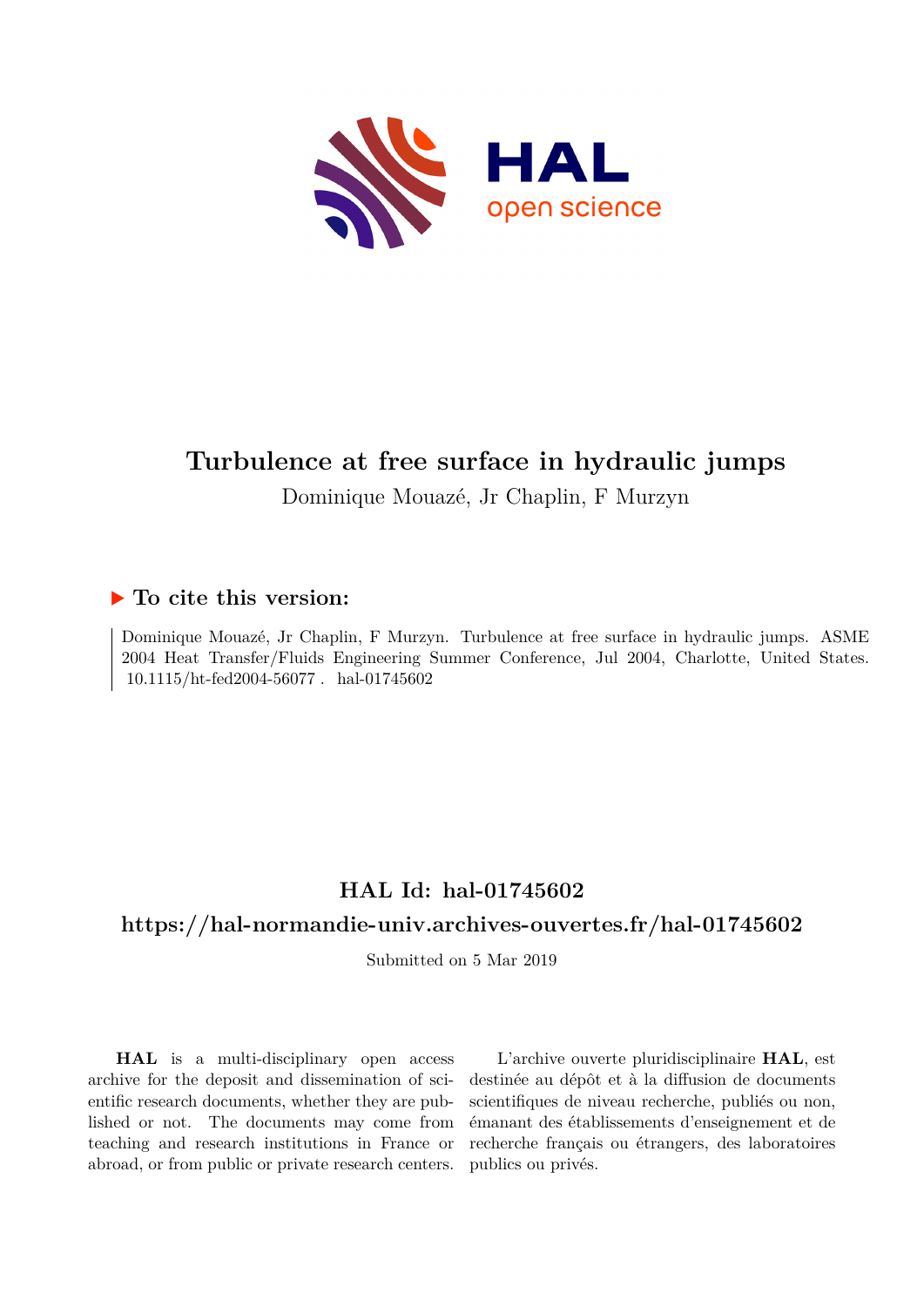### **TURBULENCE AT FREE SURFACE IN HYDRAULIC JUMPS**

**D. MOUAZE, F. MURZYN, J.R. CHAPLIN School of Civil Engineering and the Environment, University of Southampton Southampton SO17 1BJ, United Kingdom Tel : +44 23 8059 4656, Fax : +44 23 8067 7519**  dpmm@soton.ac.uk - fpjf@soton.ac.uk –– jrc1@soton.ac.uk

#### **INTRODUCTION**

#### **KEYWORDS**

turbulence, free surface, hydraulic jump, two-phase flow, image analysis

#### **ABSTRACT**

In the context of recent work by Brocchini & Peregrine [1,2], this paper aims to document free surface elevations, and free surface length scales in hydraulic jumps with Froude numbers between 1.98 and 4.82. Although information on bubble size, frequency and velocities in hydraulic jumps is available in the literature, there is not much data on the features of the free surface, or on mixing layer thickness. In the present case, measurements at the free surface have been realized with two miniature resistive wire gauges made of two parallel 50 micron diameter wires 1mm apart. These instruments were calibrated dynamically over a range of frequencies up to 20 Hz. Furthermore optical probes were used to measure properties of the air phase within the jump, including void fractions (up to 98%).

The present results extend the range of Froude numbers for which two-phase measurements in hydraulic jumps are available, and, in most respects, confirm earlier results obtained with different experimental techniques. Length scales at the free surface are deduced from cross-correlation analysis of wire gauge measurements, and are compared with similar data obtained from images of the surface.

Hydraulic jumps often occur in open channels when the transition from a super-critical to a sub-critical flow is reached. It is then characterized by a strong free surface motion leading to air entrainment. The same process is important in a number of situations and applications, notably in the air-sea exchange of mass, momentum and heat. Indeed on the upper ocean, this mechanism has a major influence on the regulation of the global environment. It is then relevant to investigate how the processes involved in this particular multi-phase flow are affected by turbulence, bubble features, free-surface and their interactions.

Previous studies were mainly performed with Pitot tubes and conductivity probes (Chanson, [3]), Laser Doppler Velocimetry (Waniewski et al., [4]), or Acoustic Doppler Velocimetry (Liu et al., [5]). Intrusive probes clearly suffer the disadvantage that they could affect the flow, but the nonintrusive techniques (LDV and ADV) also face strong technical limitations in such aerated conditions.

 The goal of this paper is to present some properties (void fraction essentially) of the aerated flow in a hydraulic jump, obtained by an optical probe, and measurements of features of the free surface of the jump made by means of miniature resistive wires. The space delimitation of a mixinglayer will be deduced from the interpretation of the 'wire' and the 'optical' techniques. This work presents also a comparison of free surface length scales deduced either from correlation free surface measurements or from spectral image analysis of the hydraulic jump.

 The investigations were performed for four different Froude numbers  $(1.98 \leq Fr \leq 4.82)$  in a partially-developed hydraulic jump.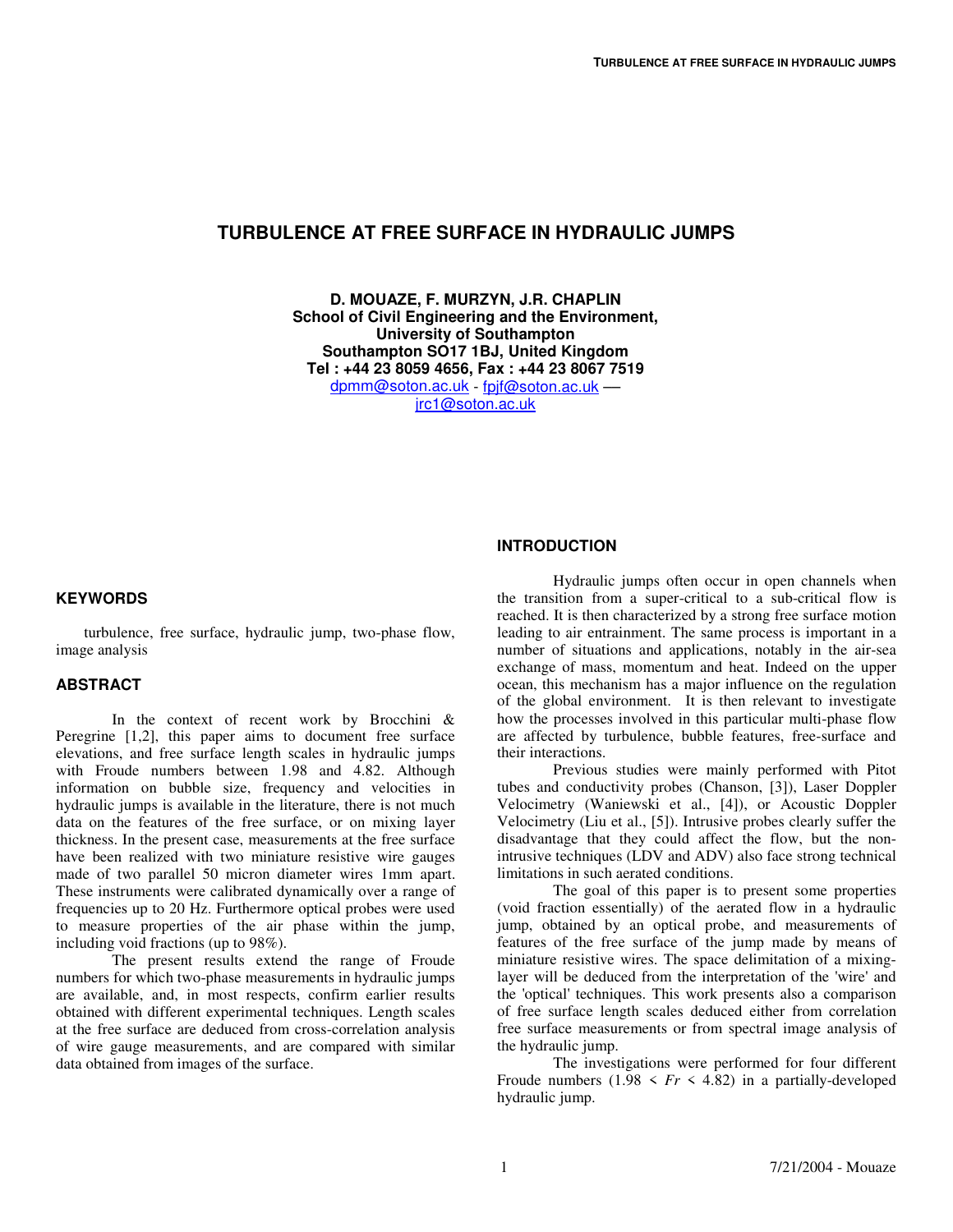#### **TURBULENCE AT FREE SURFACE IN HYDRAULIC JUMPS**

#### **EXPERIMENTAL SET-UP**

#### *Instrumentation and data processing*

The experiments were conducted in a 12m long recirculating channel at the University of Southampton. The flow rate can be controlled by a regulating valve. The flume is 0.3m wide, 0.4m high and the roughness height of the flat bottom was measured at 0.3mm. The jump was generated by a sluice gate whose elevation above the channel bottom could be adjusted between 3cm to 9cm with in fixed steps of 1cm (Fig. 1a).

Figure 1b represents the sketch of the experiment, the position of the axis and the parameters definition.  $X_{\text{foot}}$  is defined as the mean position of the foot of the jump.

#### *Void fraction measurements*

Void fraction distributions were recorded using a dual-tip optical probe. The measurements rely on the optical detection of the change in the refractive indices between the phases air/water in a fibre optic. The probe consists of two sensitive tips with an external diameter of 10µm, and separated by 1mm. Data from each fibre was sampled at a rate up to 1MHz to provide measurements on void fractions. The data collection duration was set to 2 minutes.

The void fraction, *C*, is calculated as the ratio of the total of the time intervals during which air was detected  $\tau$ <sub>i</sub> to the whole measurement duration *T*:

$$
C = \frac{\sum_{i=1}^{n} \tau_i}{T}
$$
 (1)

#### *Free surface measurements*

Free surface elevations were measured with resistive probes. Each probe consists of two wires of 50µm diameter, 1mm apart. A static calibration gives a direct relationship between the surface elevation and the output voltage from a wave monitor. A dynamic calibration of these wire gauges has been made with a vibrometer in order to estimate their frequency response. The results established a cut-off frequency (-3dB) of 12Hz which is quite reasonable considering previous studies. Liu et al. [6] found a cut-off frequency of 7Hz. During the hydraulic jump measurements 640 samples were collected at a rate of 128Hz.for each position,

The free surface turbulence length scales are determined from the correlation between the signals  $S_i$  coming from two wire gauges separated in the transverse direction. The separation, *r*, between the wire gauges was adjusted from 3mm to more than 100mm to follow the decrease of the correlation coefficient  $R_i$ :

$$
R_i(AB = r) = \frac{s_{iA} \cdot s_{iB}}{\sqrt{s_{iA}^2} \sqrt{s_{iB}^2}}
$$
 (2)

The free surface transverse length scale  $L_g$  is then defined by :

$$
L_g = \int_0^{r_{\text{max}}} R_i(r) dr \tag{3}
$$

where  $r_{max}$  is the distance *r* for which  $R_i$  fells to 0.



Fig. 1a) Hydraulic jump in the recirculating tank ( $Fr = 3.65$ )



Fig. 1b) Sketch of the hydraulic jump set-up

#### *Free surface visualization*

A high speed monochrome camera has been used to record the water surface of the hydraulic jump. The video acquisition rate was 120 frames per second at a frame size of 648 x 484 pixels. For each flow condition, the images were collected over 2 to 4 seconds. The grey levels (256) of a transverse scanning line (over 500 pixels) were collected using the Matlab image processing toolbox (Fig. 2). The grey levels along this line were recorded in a matrix for all the images. A one-dimensional wavenumber spectrum was calculated for each image. An averaged spectrum of the whole image set exhibits a serie of 3 to 4 peaks which identify the characteristic wavelengths of the flow. These length scales will be compared with the free surface length scales obtained by the wire gauge correlation technique.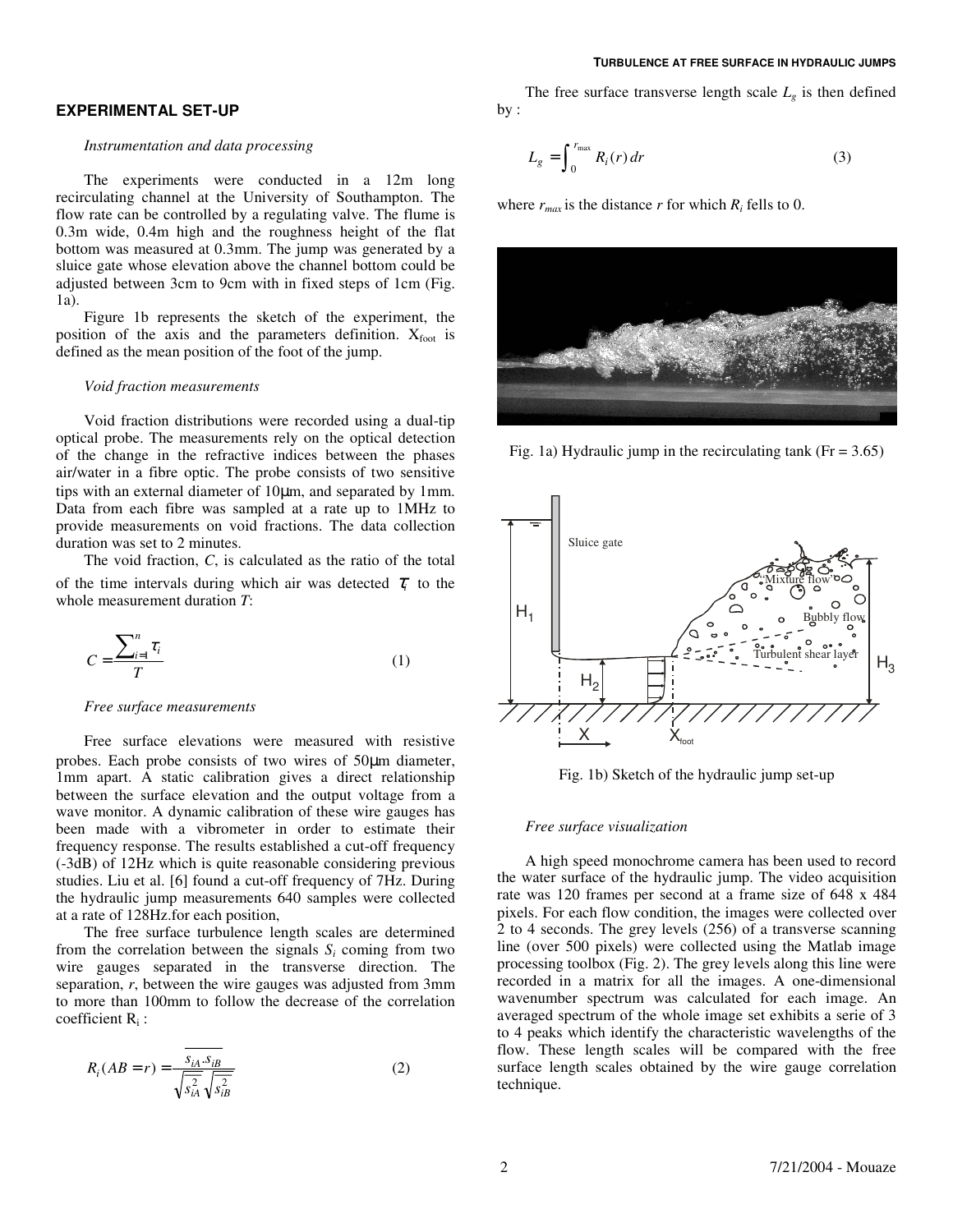

Fig.2 Scanning line position

#### *Experimental conditions*

The incident velocity *U* upstream of the foot of the jump and the Froude number (*Fr*) were estimated from the measurements of the elevations  $H_2$  and  $H_3$ :

$$
\frac{H_3}{H_2} = -\frac{1}{2} + \sqrt{\frac{1}{4} + 2Fr^2}
$$
 (4)

and 
$$
Fr = \frac{U}{\sqrt{gH_2}}
$$
 (5)

Four set of experiments are presented in this paper, characterized by four different Froude numbers. The following table presents the flow conditions:

| Test | $H_1(m)$ | $H_2(m)$ | $H_3(m)$ | $U$ (m/s) | Fr   |
|------|----------|----------|----------|-----------|------|
|      | 0.186    | 0.059    | 0.138    | 1.50      | 1.98 |
|      | 0.200    | 0.046    | 0.137    | 1.64      | 2.43 |
|      | 0.280    | 0.032    | 0.150    | 2.05      | 3.65 |
|      | 0.320    | 0.021    | 0.133    | 2.19      | 4.82 |

Table 1. Experimental conditions

#### **EXPERIMENTAL RESULTS**

The experiments were performed for a maximum incident velocity *U* of 2.19m/s. An estimate of the bed boundary layer at the foot of the jump suggested a maximum thickness of  $0.36H<sub>2</sub>$ . Hence the hydraulic jump can be considered as partiallydeveloped for all flow conditions.

#### *Void fraction measurements*

Air entrainment at the foot of the jump leads to the creation of bubbles. The distribution of air in the jump, obtained from the optical fibre probes, can be plotted against the elevation *z* at different positions downstream of the foot, as shown in Fig. 3.

In the turbulent shear region, Chanson and Brattberg [7] approximated the void fraction *C* through the solution of a diffusion equation:

$$
C = C_{\text{max}} \exp\left[-\frac{1}{4} \frac{UH_2}{D_t} \frac{(z/H_2 - z_{C_{\text{max}}} / H_2)^2}{(x - x_{foot}) / H_2}\right]
$$
(6)

for  $\frac{z}{z}$  <1, and where *C* reaches a maximum  $C_{max}$  at the *shear z*

position  $(x, z_{Cmax})$ .



Fig.3 Void fraction profiles ( $Fr = 4.82$ )

 The void fraction profiles show clearly two distinctive regions. In the lower region (including the turbulent shear layer), the bubbles are relatively small and round. Furthermore the void fraction profiles follow the expression of *C* established by Chanson and Brattberg [7]. At a certain elevation *z*\*, the void fraction distribution diverges from Eq. (6) as the flow at higher elevations is dominated by the interface (roller region). In this region, the flow is not only bubbly but also contains a mixture of splashes, droplets and air inclusions (see Fig.1b). In this region, the void fraction is found to follow an error function distribution [8]. The region between  $z^*$  and the highest air concentration measurements (C~98%) is defined as a 'mixing layer' (Fig. 3). The next section presents the dimension and position of the mixing layer superimposed to the free surface profiles along the jump.

#### *Free surface measurements*

Time averaged free surface elevations (η) and their standard deviations (η') are plotted against streamwise position relative to that of the foot of the jump  $(x-x_{\text{foot}})/H_2$  on Fig. 4 and on Fig. 5.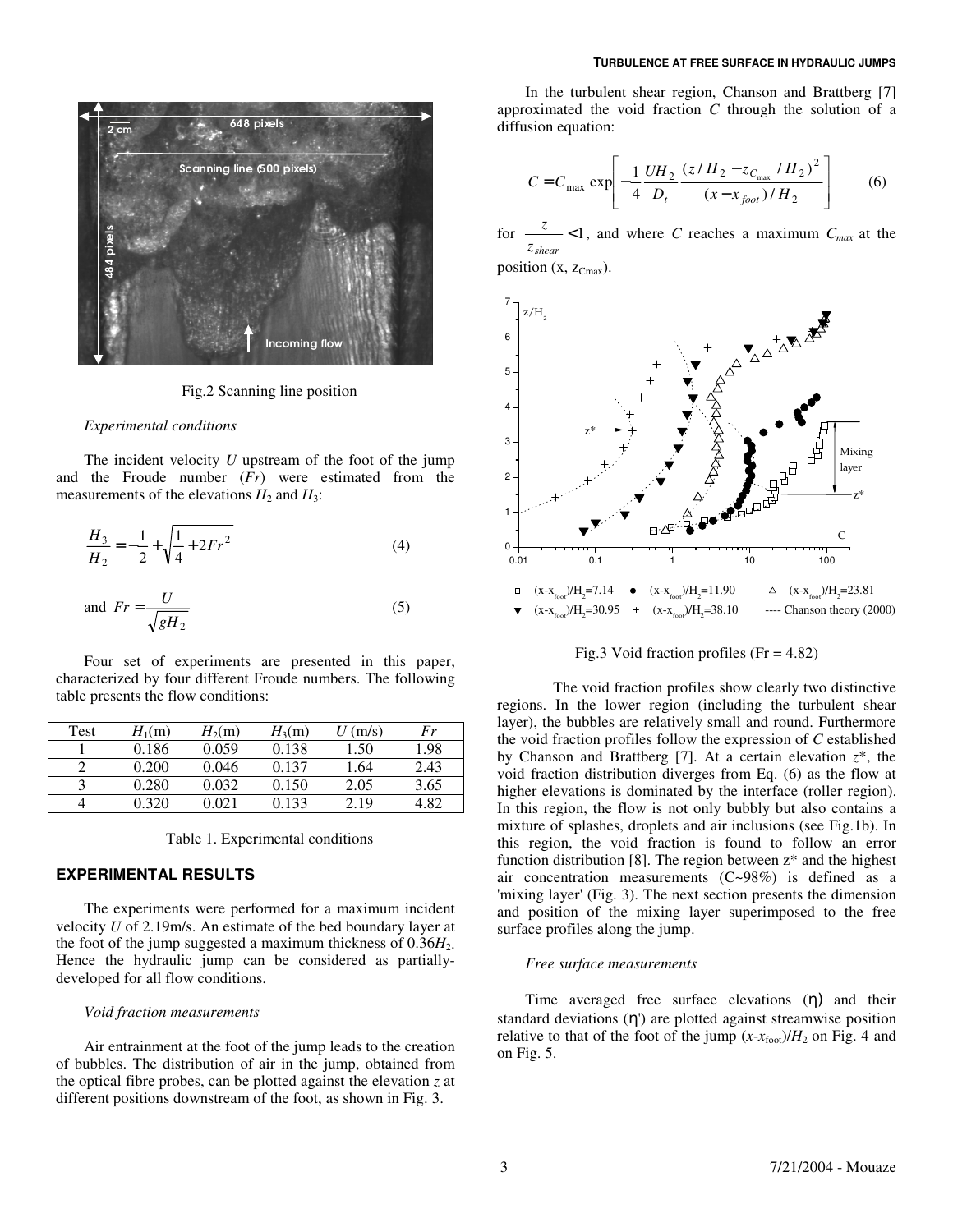

Fig. 4 Free surface and fluctuations profile for Fr=1.98



Fig. 5 Free surface and fluctuations profile for Fr=3.65

These plots show three distinctive regions according to ( $x - x_{\text{foot}}$ )/ $H_2$ :

Upstream of the foot of the jump, the free surface is flat and there is no visible sign of turbulence.

At the position of the foot  $((x-x_{\text{foot}})/H_2 = 0)$ , the free surface profile is growing slightly while the fluctuations profile shows a sudden strong gradient revealing the formation of the jump. The fluctuations reach a maximum and reveal an area of intensive turbulence. The bubbles generated at the foot of the jump are entrained in the shear layer and in the roller, which is characterized by large recirculation vortices. Coherent structures, reaching the free surface, are revealed by the undulations of the free surface plots and strong variations of η'. The length of this intensive turbulent area represents 25% to 30% of the total length of the jump.

Lastly, a large dissipative zone takes place downstream as the free surface fluctuations decrease quickly and as the free surface elevation approaches the horizontal.

#### *Mixing layer*

The previous measurements (of void fraction and free surface elevations) allow us to identify and to quantify a mixing layer. z\* is taken as the lower part of this mixing layer and the position where C=98 % is defined as its upper limit. The position and thickness of the mixing layer are presented in Fig. 6 along the axis *x* for all the test conditions.



Fig. 6 Mixing layer thickness

For all test conditions, the mixing layer increases from a zero value at the foot of the jump to a maximum value inside the 'roller area', and then decreases slightly downstream to the jump.

According to the free surface measurements, the position where the thickness of the mixing layer is maximum corresponds to the area where large eddies are reaching the interface. In that place, the large undulations of the free surface and the steep gradients of the turbulent fluctuations are generating a large growth of splashes and air inclusions inside the jump.

#### *Free surface length scales*

The following plots show a superposition of the free surface length scale estimations deduced either from the wire gauge measurements or from the video analysis.

The transverse length scale  $L_g$  grows linearly with distance downstream from the foot of the jump (Fig. 7). As the behavior of *Lg* does not show any obvious dependence with the Froude number, the length scale is mostly governed by the upstream water depth *H2*.